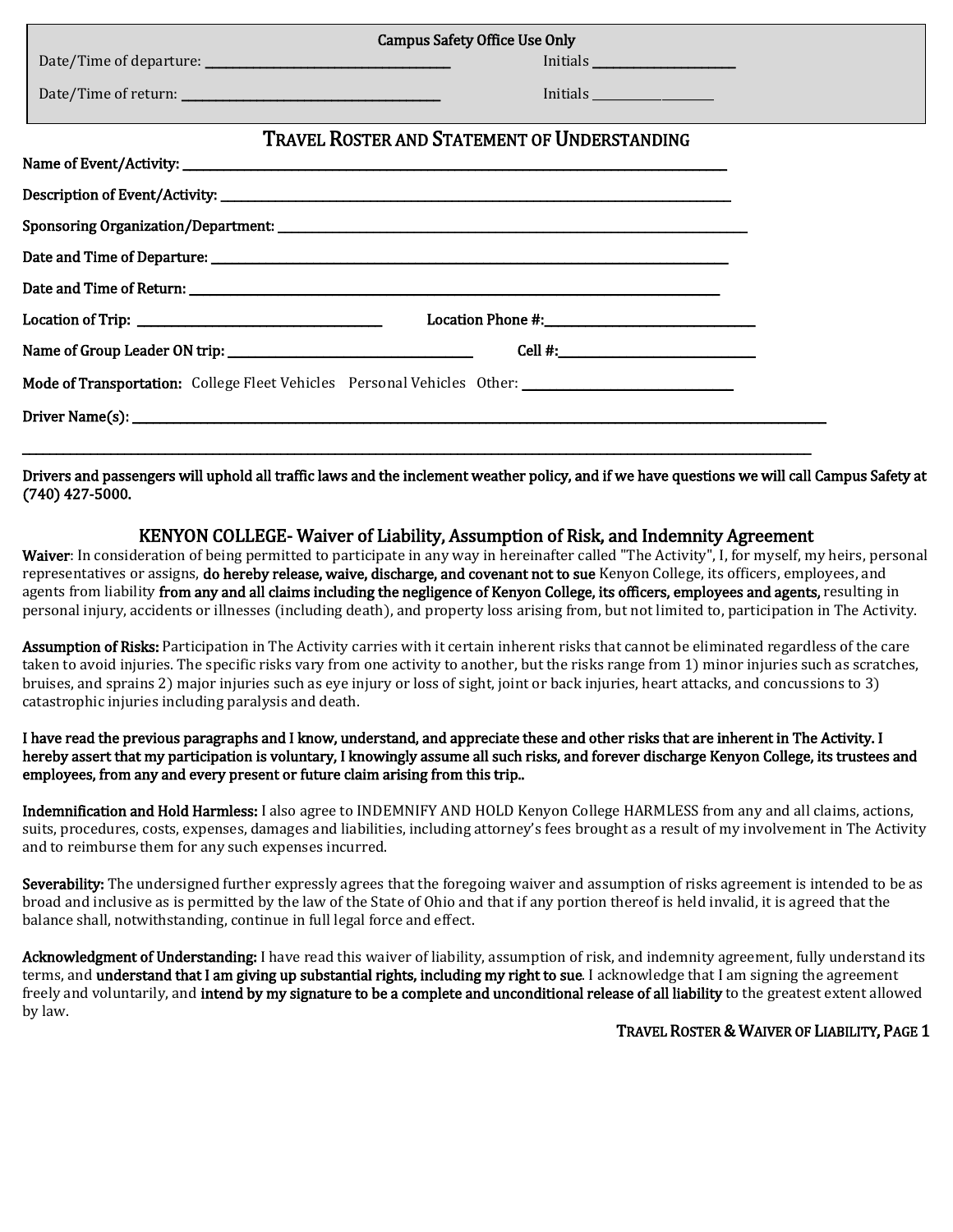Acknowledgment of Understanding: I have read this waiver of liability, assumption of risk, and indemnity agreement, fully understand its terms, and understand that I am giving up substantial rights, including my right to sue. I acknowledge that I am signing the agreement freely and voluntarily, and intend by my signature to be a complete and unconditional release of all liability to the greatest extent allowed by law.

| <u>by iuw.</u><br>$\#$       | <b>NAME (PRINT)</b> | <b>SIGNATURE</b><br>(if a minor, parent's signature is<br>required) | <b>EMERGENCY CONTACT</b> | <b>EMERGENCY CONTACT</b><br>PHONE# |
|------------------------------|---------------------|---------------------------------------------------------------------|--------------------------|------------------------------------|
| $\mathbf{1}$                 |                     |                                                                     |                          |                                    |
| $\overline{2}$ .             |                     |                                                                     |                          |                                    |
| $\overline{3}$ .             |                     |                                                                     |                          |                                    |
| 4.                           |                     |                                                                     |                          |                                    |
| $\overline{5}$ .             |                     |                                                                     |                          |                                    |
| 6.                           |                     |                                                                     |                          |                                    |
| $\overline{7}$ .             |                     |                                                                     |                          |                                    |
| $\bf{8}$                     |                     |                                                                     |                          |                                    |
| $\overline{9}$               |                     |                                                                     |                          |                                    |
| ${\bf 10}$<br>$\bullet$      |                     |                                                                     |                          |                                    |
| 11<br>$\bullet$              |                     |                                                                     |                          |                                    |
| $12\,$<br>$\bullet$          |                     |                                                                     |                          |                                    |
| 13<br>$\blacksquare$         |                     |                                                                     |                          |                                    |
| 14<br>$\bullet$              |                     |                                                                     |                          |                                    |
| $15\,$<br>$\bullet$          |                     |                                                                     |                          |                                    |
| $16\,$<br>$\bullet$          |                     |                                                                     |                          |                                    |
| $\overline{17}$<br>$\bullet$ |                     |                                                                     |                          |                                    |
| ${\bf 18}$<br>$\bullet$      |                     |                                                                     |                          |                                    |

This form must be turned in to Campus Safety prior to departure.

Additional Pages? (Circle One) Yes No

TRAVEL ROSTER & WAIVER OF LIABILITY, PAGE 2